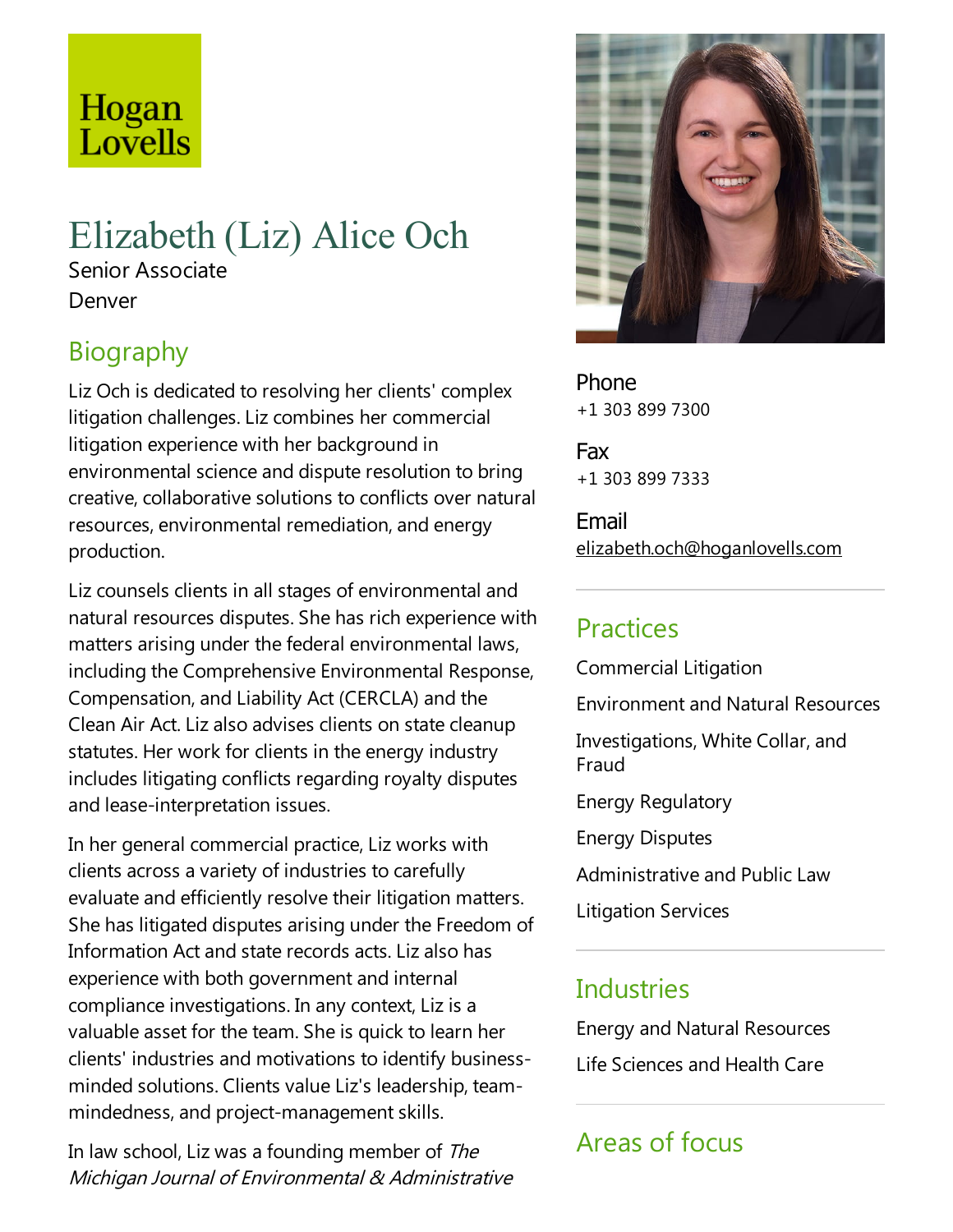Law. She also holds a master's of science from the University of Michigan School of Natural Resources and Environment.

Liz is passionate about giving back to her community. She is a member of the firm's recruiting committee and is closely involved in the Denver office's summer associate program.Liz previously served on the board of theLegal Aid Foundation of Colorado and is an active member and past Co-Chair of the organization's Associate Advisory Board. She also maintains an active pro bono practice.

## Representative experience

Representing a higher education finance nonprofit organization in a proposed class-action suit, successfully securing dismissal of the claims.

Representing an industrial client in various environmental and litigation matters in connection with a Superfund site in Washington state.

With a team, dismissed a purported class action brought by aroyalty holder againstan oil and gas company before the Denver District Court and Colorado Court of Appeals.

Successfully briefed BLM lease-prioritization matter in federal court for Peabody Energy, freeing up over US\$1bn of coal for extraction.

#### Awards and rankings

Commercial Litigation, Ones to Watch, The Best Lawyers in America, 2021-2022

## Latest thinking and events

- **Published Works** 
	- **Legal Aid Foundation's Associates Campaign Kicks** Off March 1 Denver Bar Association Docket
- **Media Mention** 
	- $\blacksquare$  Modern mines must absorb social costs *Mining* News
- Sponsorships and Speaking Engagements

Administrative Procedure Act Alternative Dispute Resolution Clean Air Environmental Litigation False Claims Act and Oui Tam

Site Remediation

E-discovery and Information Management

#### Education and admissions

#### Education

M.S., University of Michigan School of Natural Resources and Environment, 2014

J.D., University of Michigan Law School, cum laude, 2013

B.A., Northwestern University, 2010

#### Bar admissions and qualifications

Colorado

Washington

#### Court admissions

U.S. Court of Appeals, Tenth Circuit

U.S. District Court, District of Colorado

U.S. District Court, Western District of Washington

U.S. District Court, Western District of Wisconsin

U.S. District Court, Eastern District of Washington